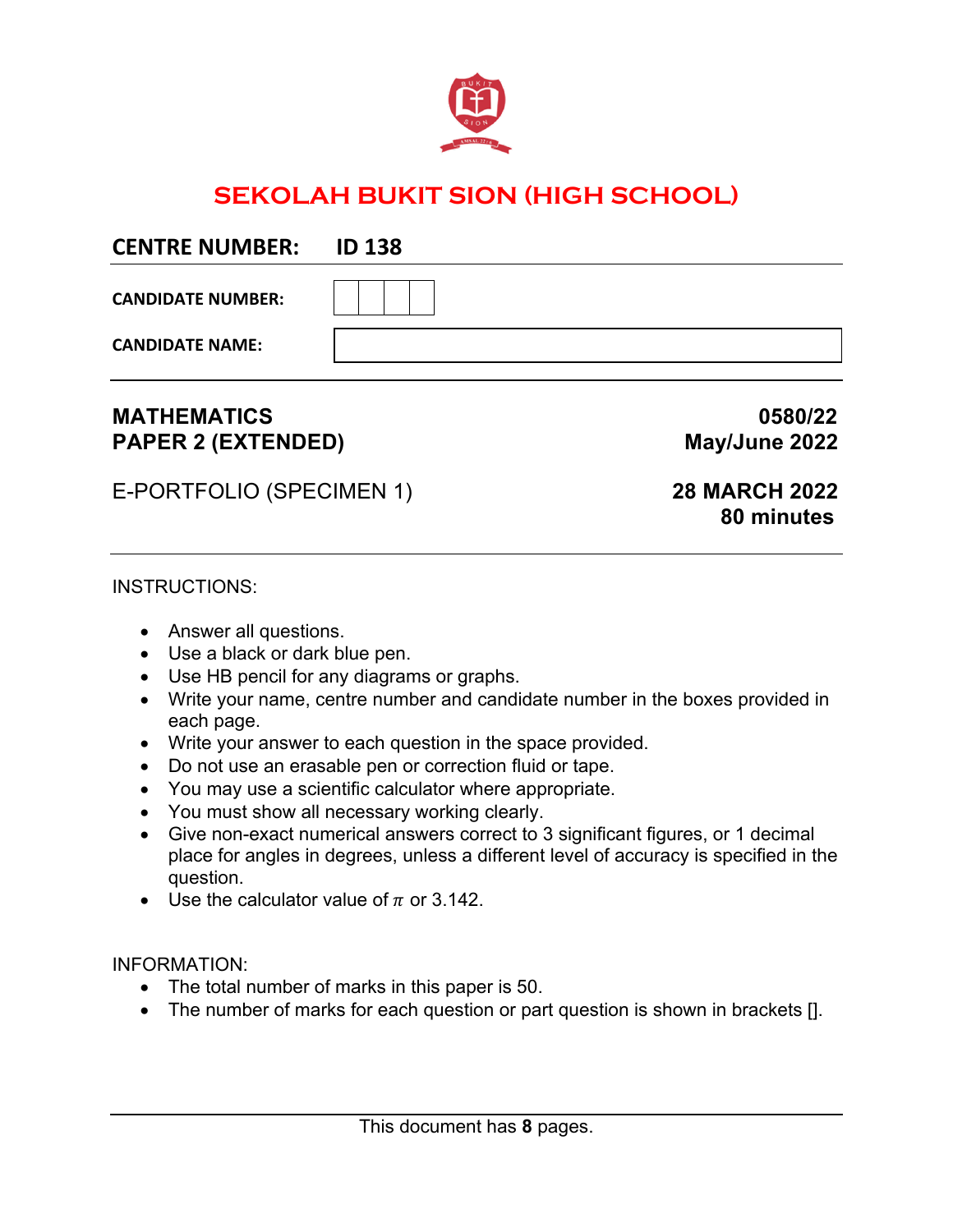The probability that Jane wins a game is  $\frac{7}{10}$ .

**(a)** Find the probability that Jane does not win the game.

*Answer*: ………………………………… [1]

**(b)** Jane plays this game 50 times. Find the number of times she is expected to win this game.

*Answer*: ………………………………… [1]

#### **Question 02**

Calculate  $\sqrt[3]{0.0256^2}$ . Express your answer correct to 3 significant figures.

*Answer*: ………………………………… [1]

#### **Question 03**

Emma has 15 mathematics questions to complete. The list shows the time, in minutes, it takes her to complete each question.

> 3 5 6 7 7 8 8 11 12 12 13 16 16 16 20

Write down the mode, median and the mean of this set of data.

- *Answer*: Mode = ………………………… [1]
- *Answer*: Median = ……………………… [1]
- *Answer*: Mean = ………………………… [1]

#### **Question 04**

Write 0.000654 is standard form.

*Answer*: ………………………………… [1]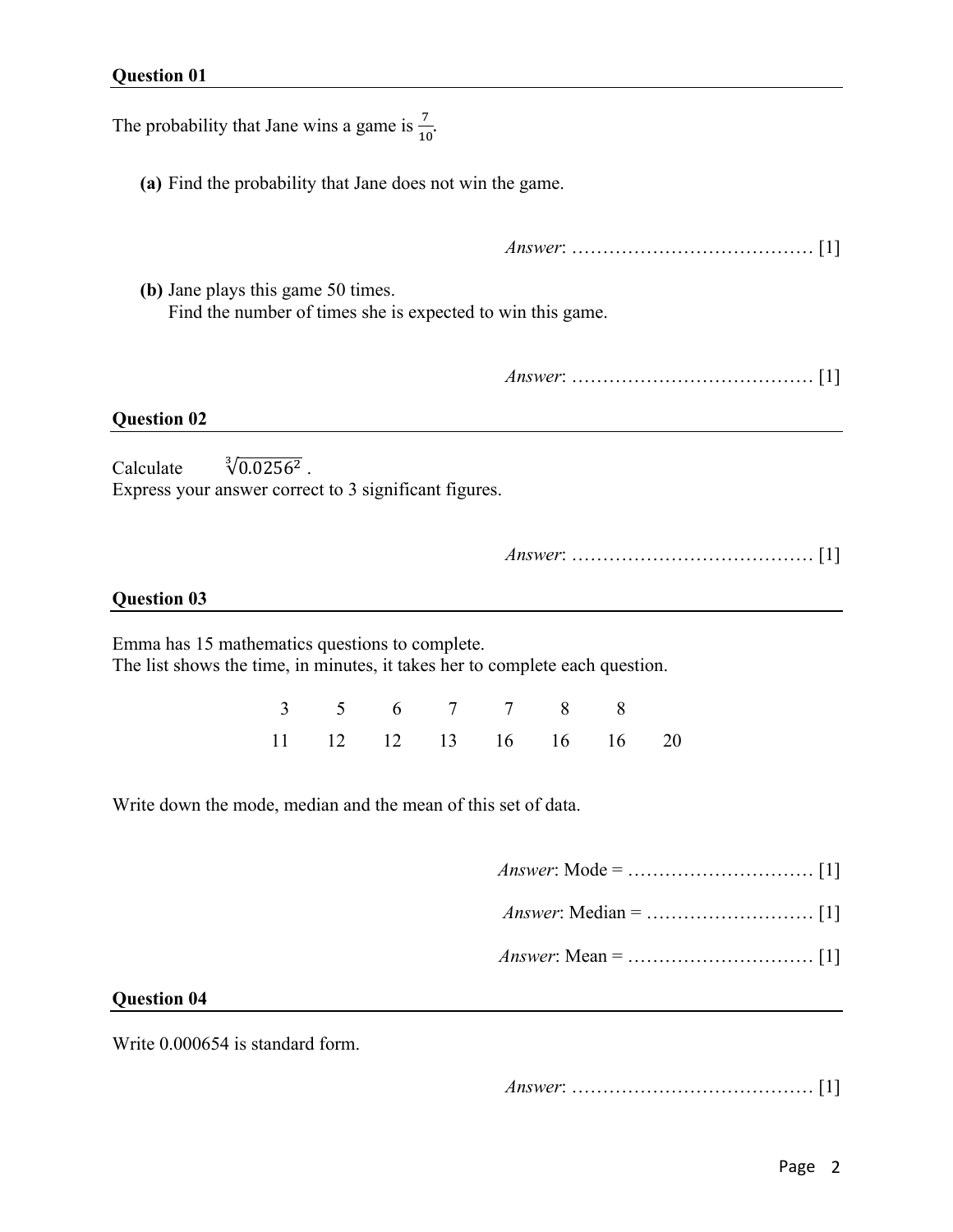From this list, arrange the numbers starting with the smallest.  $rac{7}{5}$ 0.6  $\sqrt{7}$  2<sup>3</sup>  $\sqrt[3]{9}$ *Answer*: \_\_\_\_\_\_\_\_\_\_ < \_\_\_\_\_\_\_\_\_\_ < \_\_\_\_\_\_\_\_\_\_ < \_\_\_\_\_\_\_\_\_\_ < \_\_\_\_\_\_\_\_\_\_ [2] **Question 06 (a)** Write down the reciprocal of 0.2. *Answer*: ………………………………… [1] **(b)** Write down the prime number between 90 and 100. *Answer*: ………………………………… [1] **Question 07** Given that  $a = \frac{b^2}{5c}$ . Find *b* when  $a = 5.625$  and  $c = 2$ . *Answer*: ………………………………… [2] **Question 08**

Find the gradient of the line that is perpendicular to the line  $3y = 4x - 5$ .

*Answer*: ………………………………… [2]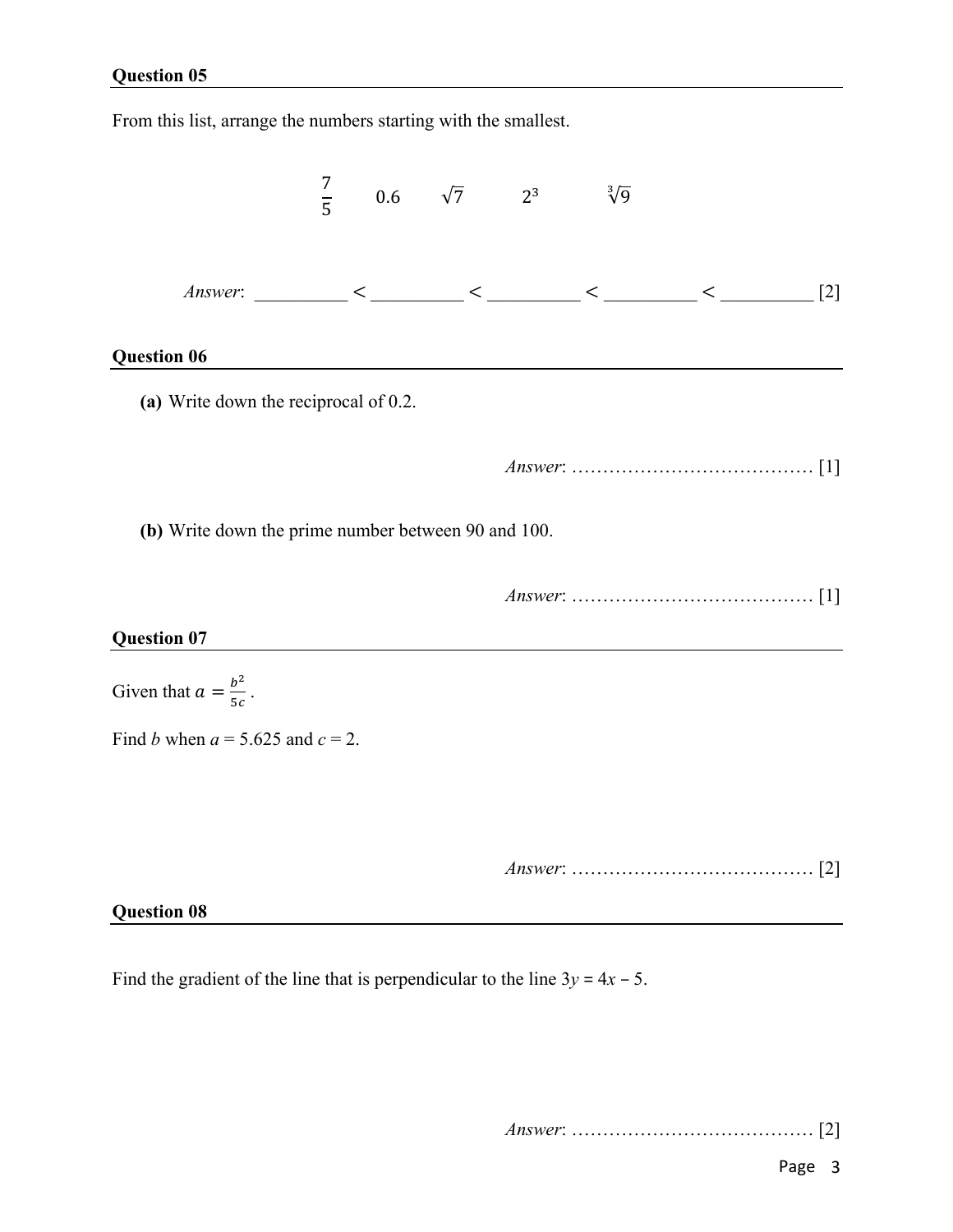(a)  $\varepsilon =$  {integers greater than 2 but less than 17}  $A = \{ \text{prime numbers} \}$  $B = \{odd numbers\}$ *C* = {square numbers}

**(i)** How many elements are there in set *A*?

*Answer*: ………………………………… [1]

**(ii)** Write down the elements in the set  $B' \cap C$ .

*Answer*: ………………………………… [1]

**(b)** Shade the region  $D \cap (E \cup F)'$ . [1]

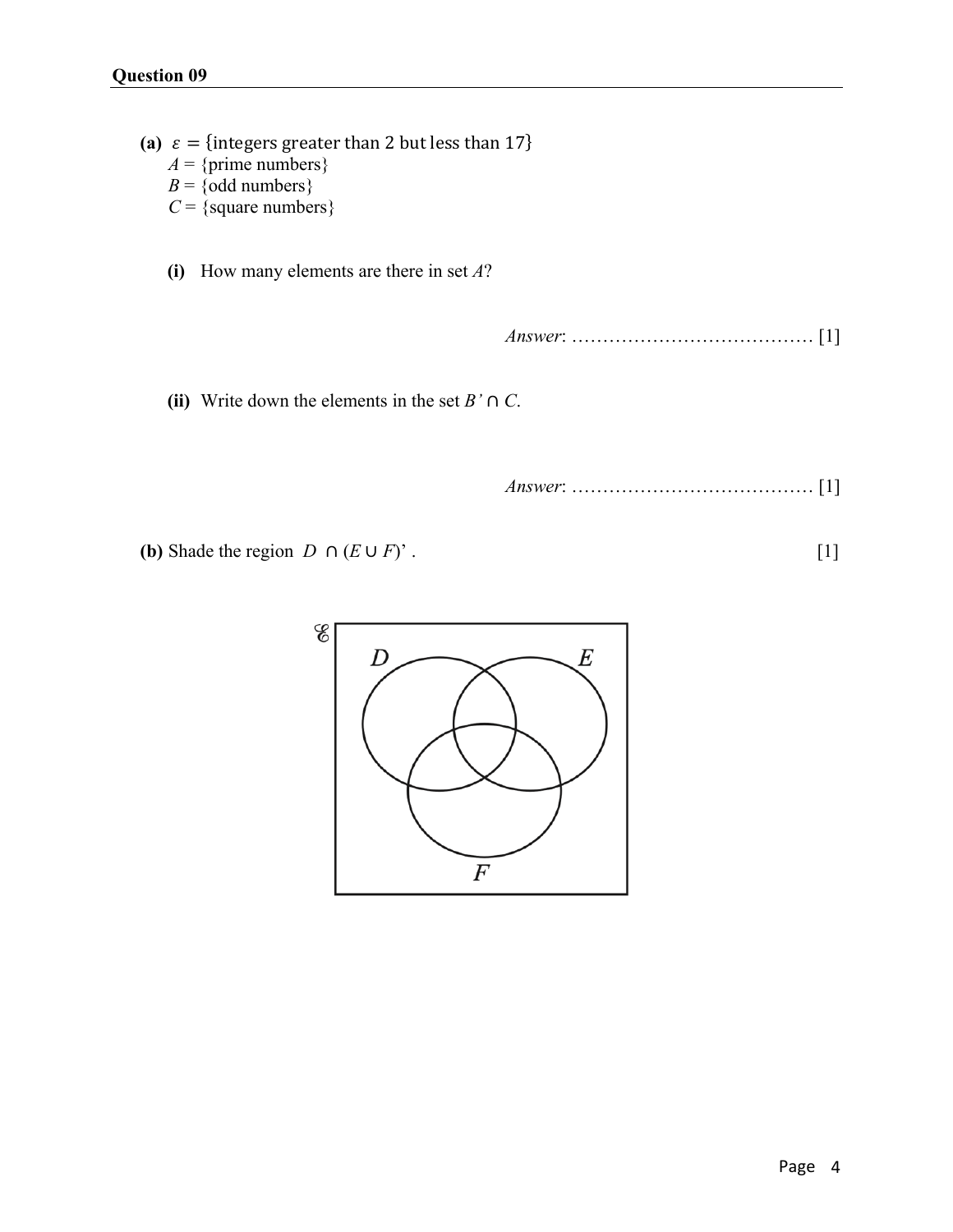*A*, *B* and *C* are points on a circle, centre *O*. *DA* and *DC* are tangents. Angle  $ADC = 44^\circ$ .

Work out the value of *x*.



#### *Answer*: ………………………………… [3]

#### **Question 11**

The force of attraction, *F* Newtons, between two magnets is inversely proportional to the square of the distance, *d* cm, between the magnets.

When  $d = 1.5, F = 48$ .

**(a)** Find an expression for *F* in terms of *d*.

*Answer*: ………………………………… [2]

**(b)** Find the value of *F* if  $d = 5$ .

*Answer*: ………………………………… [1]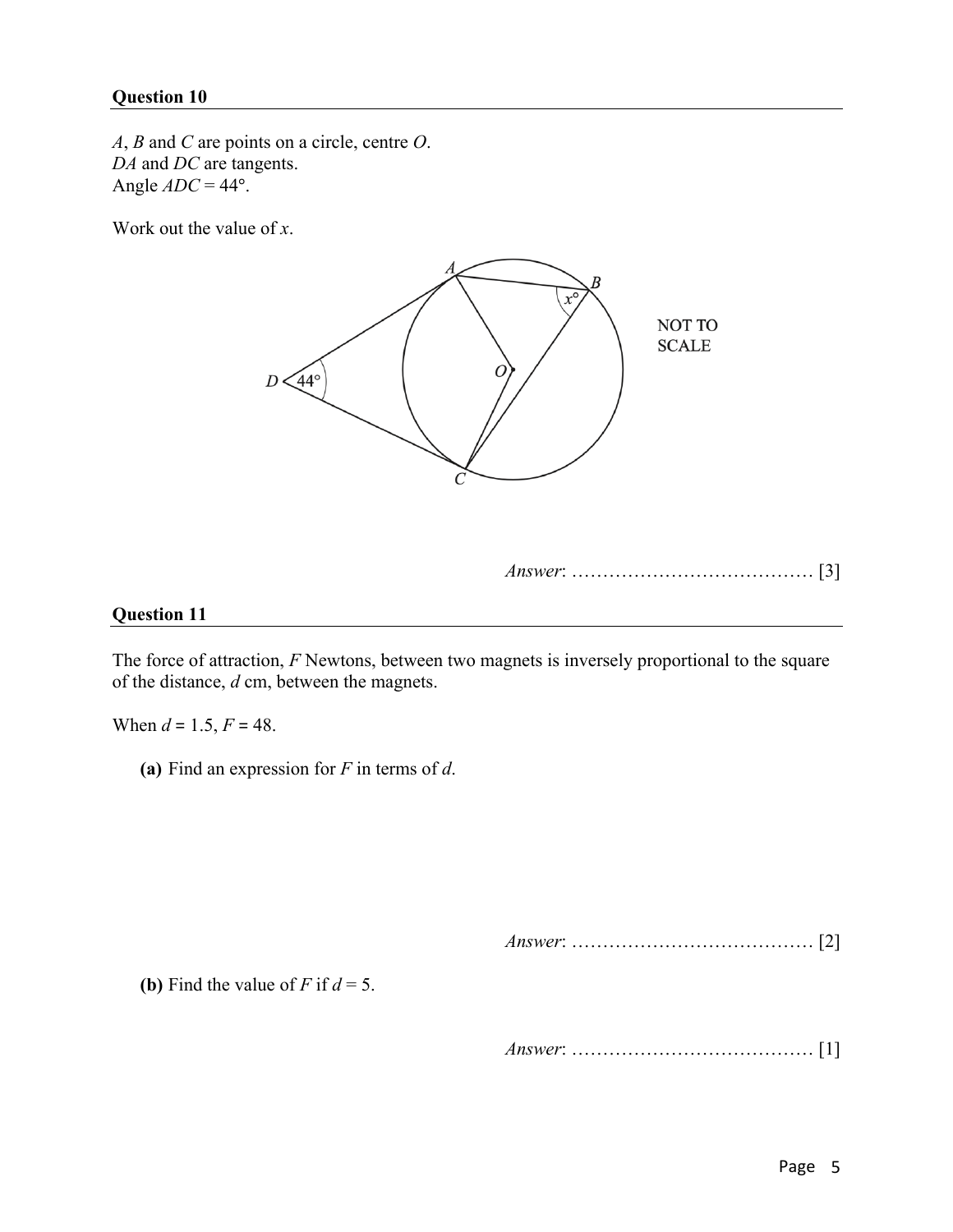*A* is the point (5, 7) and *B* is the point (9, -1).

**(a)** Find the length of *AB*.

*Answer*: ………………………………… [3]

**(b)** Find the equation of the line *AB*.

*Answer*: ………………………………… [3]

#### **Question 13**

Simplify.

$$
\frac{2x^2-5x-12}{3x^2-12x}
$$

*Answer*: ………………………………… [4]

### **Question 14**

Simplify.

$$
\frac{x-2}{5} + \frac{2x+5}{3}
$$

*Answer*: ………………………………… [2]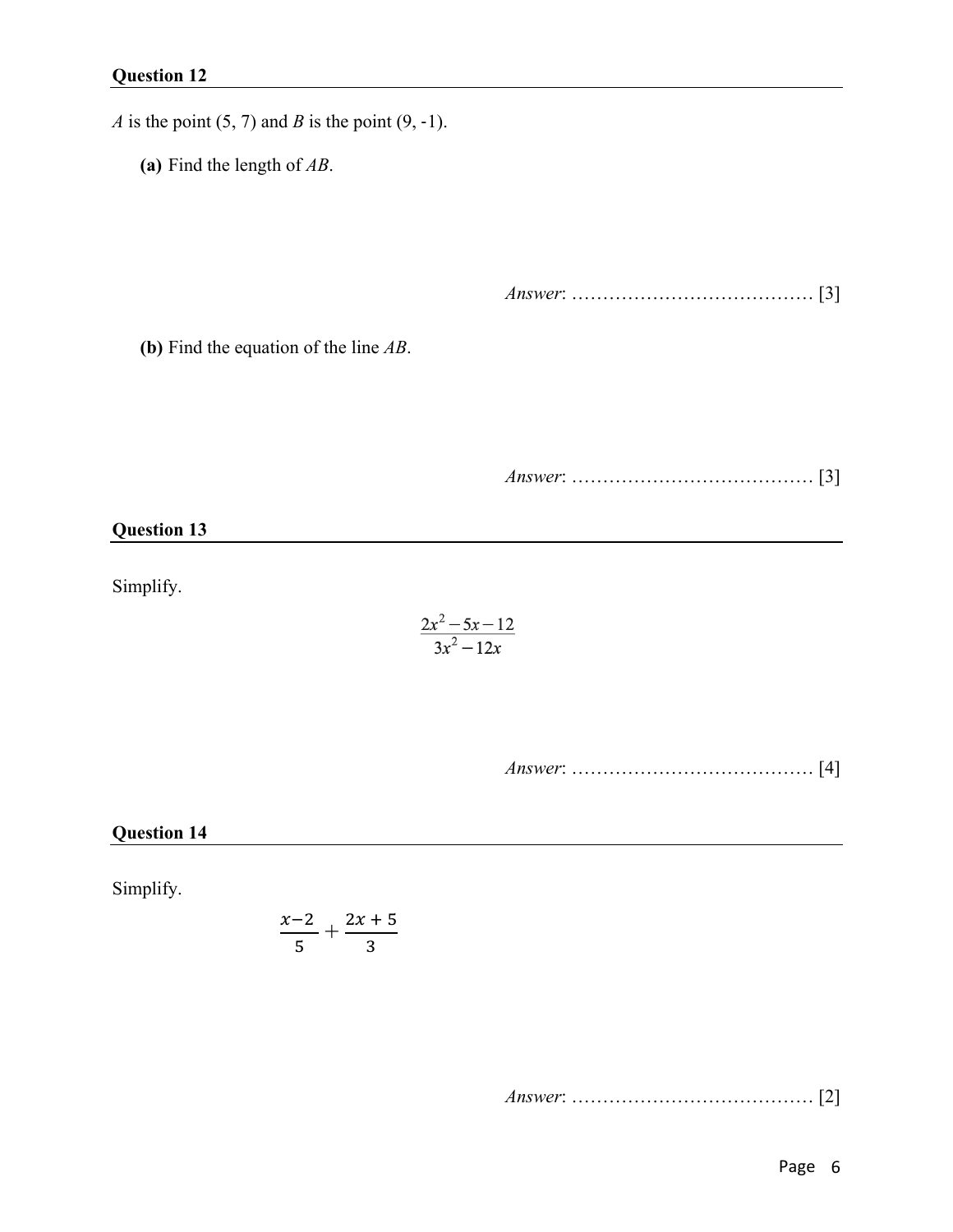The diagram shows a shape made from an equilateral triangle *ABC* and a sector of a circle. Points *B* and *C* lie on the circle, centre *A*.

The side length of the **equilateral triangle** is 12.4 cm.

Work out the perimeter of the shape.



*Answer*: ………………………………… [3]

#### **Question 16**

The diagram shows two sectors of a circle. The major sector is shaded. The area of the major sector is  $74.5 \text{ cm}^2$ .

Calculate the radius of the circle.



*Answer*: ………………………………… [3]